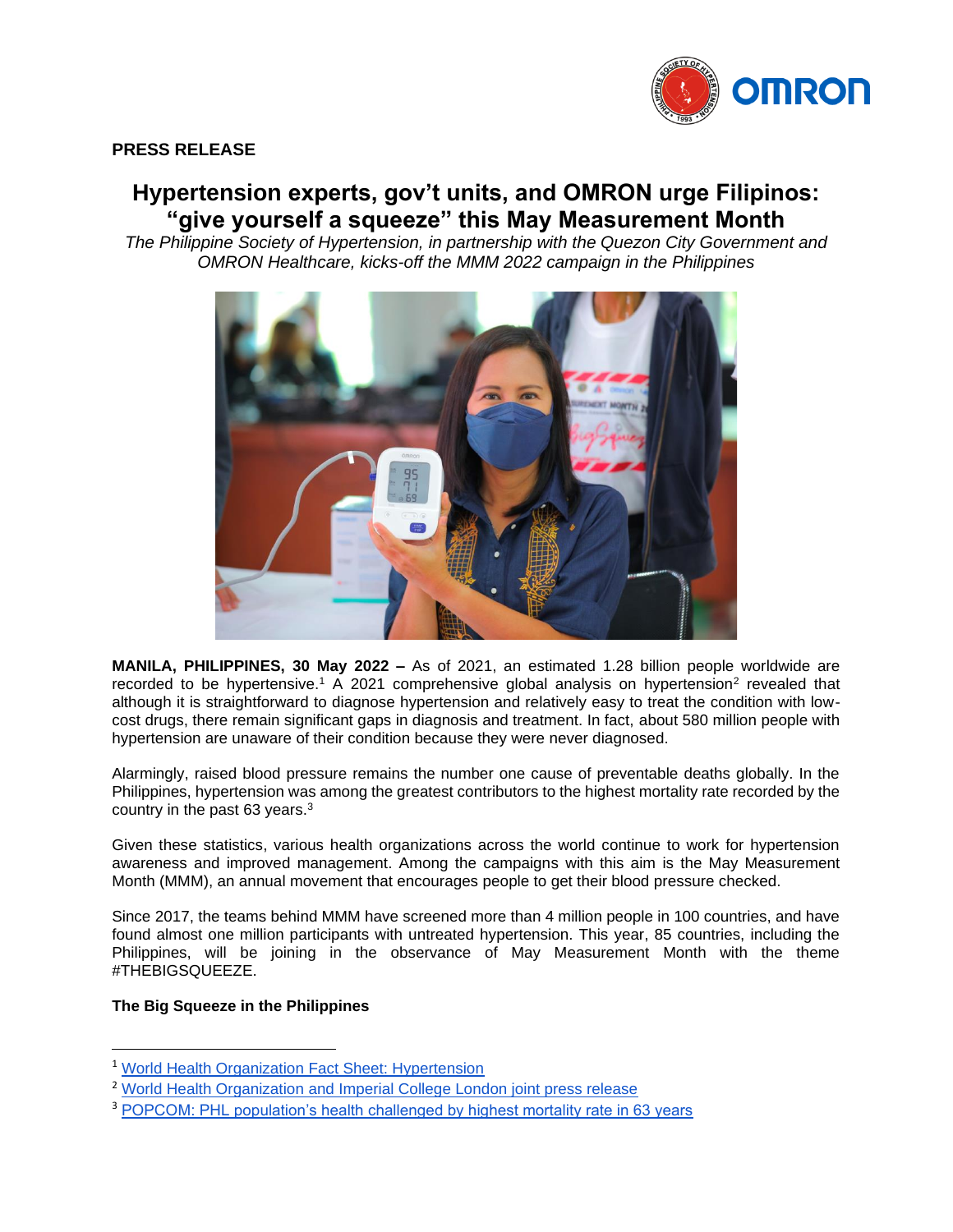

May Measurement Month in the Philippines was kicked off by the Philippine Society of Hypertension on May 17, 2022 – which is also the established World Hypertension Day. MMM 2022 marks the fifth year of the campaign being observed in the country.

MMM will be held from May to September of 2022, with the aim of screening 1 million Filipino adults, providing diet and lifestyle treatment to advice to participants with high normal to hypertensive BP ranges, and gathering significant data on hypertension to motivate the government to improve local screening facilities and contribute to the reduction of the global burden of diseases related to raised BP.

"We know that raised blood pressure is the single biggest contributor to the global burden of diseases and global mortality. The number of people affected and the prevalence of high blood pressure worldwide are expected to increase over the next decade. Therefore, preventive strategies are urgently needed, especially in less developed countries like ours," said Dr. Alejandro F. Diaz, MMM country lead for the Philippines.

"We want to partner with both government and non-government organizations to combat this cardiovascular disease. So, we have formed a hypertension alliance for this purpose, to continue to push for awareness, prevention and treatment of hypertension," said PSH President Dr. Deborah Ona.

## **Partners for The Big Squeeze**

,,,,,,,,,,,,,,,,, **6 A OMRON** *<b>SERVIER* MEASURE **MAY MEASURE MONTH 2022** weez **GO ON GIVE YOURSELF A SOUEEZE** ,,,,,,,,

The Department of Health expressed its support to the MMM through Health Promotion Bureau Director Dr. Beverly Ho, who gave a message during the program on May 17. Moreover, the Quezon City local government also stood in solidarity with PSH and its cause. During the kick-off ceremonies, Mayor Joy Bemonte participated in the ceremonial blood pressure measurement at Quezon City Hall. Mayor Belmonte shared that since January 2022, the city has recorded nearly 6,500 citizens with hypertension, 2,970 of whom also have diabetes. Given this, the city targets 150,000 QC residents to be aware of their blood pressure so that they can be given proper medication and due assistance by the government.

Also joining in the advocacy is OMRON's Healthcare business in the Philippines. OMRON, which has been a staunch supporter of MMM since 2017, hosted the streaming of the 2022 kick-off program via its official social media channels. OMRON has also been putting efforts into enhancing the awareness levels on the benefits of home BP monitoring by providing free checkups in pharmacies and densely populated areas across the country.

"OMRON Healthcare is one with the Philippine Society of Hypertension and all of the partners for the May Measurement Month in aiming to decrease the prevalence and ease the burden of hypertension. Through our longstanding support for this movement, OMRON aims to encourage Filipinos to practice blood